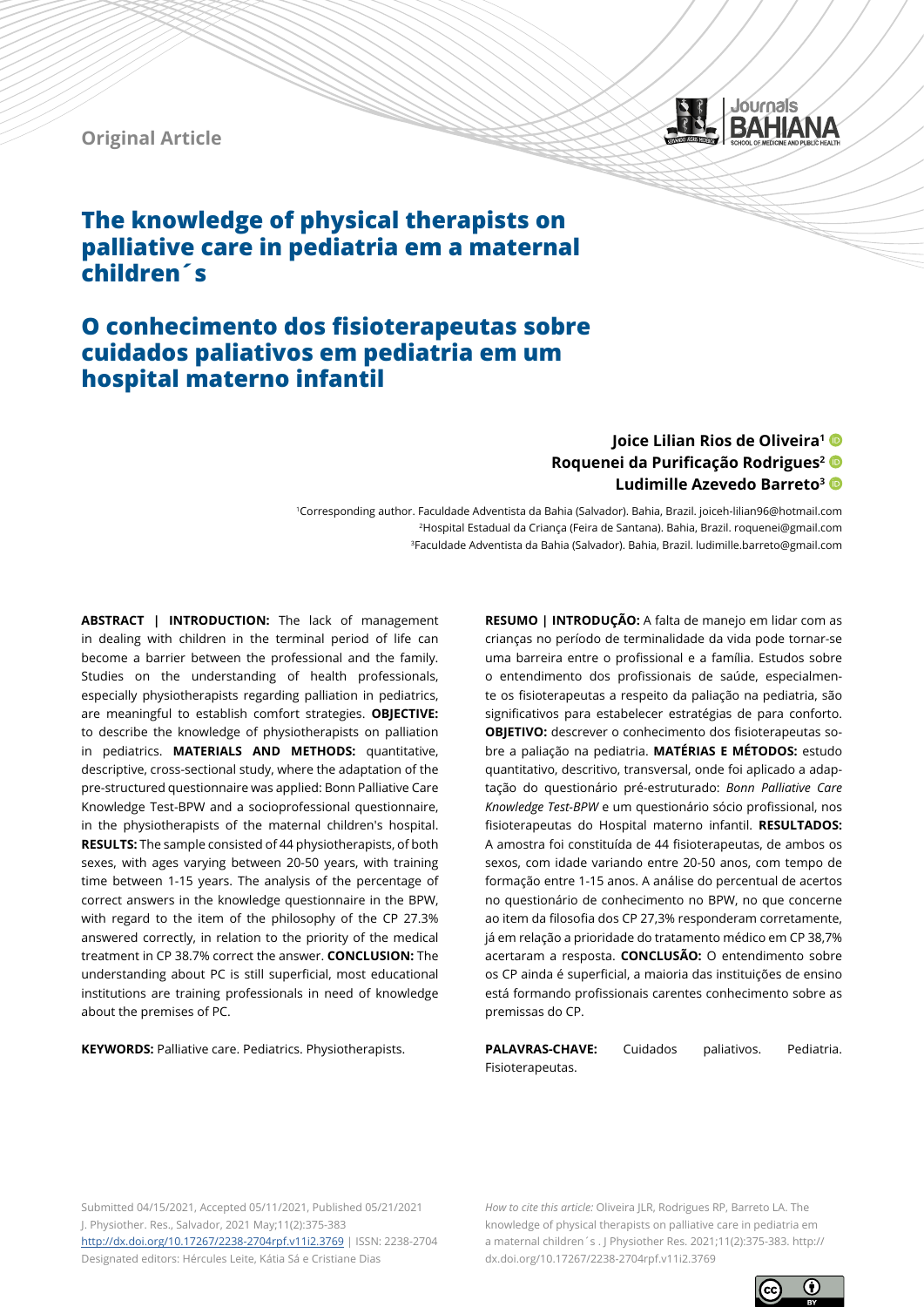### **Introduction**

The technological advance has provided survival for children considered to be severely ill; concomitantly, a group of children with chronic diseases and dependent on assistive technology has developed, often with reduced life expectancy and needing repeated hospitalizations.[1](#page-7-0)

Dealing with this new patient profile requires a different approach from health professionals, aiming to integrate psychological and spiritual aspects to patient care, thus emerging the Palliative Care (PC). $23$  $23$ 

The World Health Organization (WHO), in 2002, defined Palliative Care as "an approach that improves the quality of life of patients (adults and children) and their families facing life-threatening illness preventing and alleviating suffering through early identification, correct assessment, and treatment of pain and other physical, psychological, social, family, and spiritual problems.<sup>4</sup>

About 98% of children who need palliative care reside in underdeveloped countries like Brazil. Less than 10% of hospitals in Brazil have palliative care teams, but the number of patients who need palliation and manage to obtain it is much lower. $56$  $56$ 

One of the basic principles of palliative care for children is care focused on the child, oriented to the entire family, and built with an excellent teamfamily relationship. For this, the multi-professional team must integrally meet the child's needs, enabling actions that ensure a dignified survival and adequate control of symptoms, understanding the patient and his family in their subjectivity and complexity.<sup>7,[8](#page-8-0)</sup>

The lack of management in caring for children in the terminality of life can become a barrier between the professional and the family. Therefore, the professional must understand how to proceed properly during palliation. As a member of the multidisciplinary team, the physiotherapist must base his intervention on the specificities of the child, understanding in its totality.[5](#page-7-4)[,6](#page-7-5) 

The discussion about palliative care in pediatrics and the knowledge that healthcare professionals, especially physical therapists, have about it is still

recent in Brazil, and it is believed that the theme is under construction. Studies about the understanding of health professionals, especially physiotherapists, about palliation in pediatrics are significant to establish sensitization strategies, to seek humanized care in a way that the comfort of the child is prioritized. $5-7$  $5-7$ 

In this context, the present study aimed to describe physical therapists' knowledge about palliation in pediatrics.

## **Material and methods**

This is a quantitative study, descriptive in nature, with a cross-sectional study design, where two questionnaires were applied to physical therapists of the MaternalChild Hospital in the city of Feira de Santana, Bahia-Brazil. The research began after approval by the Research and Ethics Committee of the Hospital Irmã Dulce and the Ethics and Research Committee of the institution where the research was carried out (Opinion no. 4.304.730, September 28, 2020).

Physiotherapists of a maternal and child hospital were invited to participate in the study. They are active in the Pediatric and Neonatal Intensive Care Units and/or in the Emergency, Childbirth, Nursing Unit sectors due to the rotation of professionals in these sectors, and the physiotherapists who are sector leaders because of their active participation in the units. Professionals who work in obstetric care, who were in coordination positions, on leave for health or maternity reasons, on vacation during the collection period, and the researchers of this study were not included.

Initially, a socio-professional questionnaire was applied, consisting of 15 closed questions (mark an x). The questionnaire includes questions regarding gender, age, area of work, time of training and work experience, the existence of complementary training, and issues related to the process of death and dying.

Subsequently, the professionals answered a Portuguese version of the Bonn Palliative Care Knowledge Test (BPW), cross-culturally adapted by the researchers, where the questions inherent to the target population of this study were selected.

J. Physiother. Res., Salvador, 2021 May;11(2):375-383 <http://dx.doi.org/10.17267/2238-2704rpf.v11i2.3769> | ISSN: 2238-2704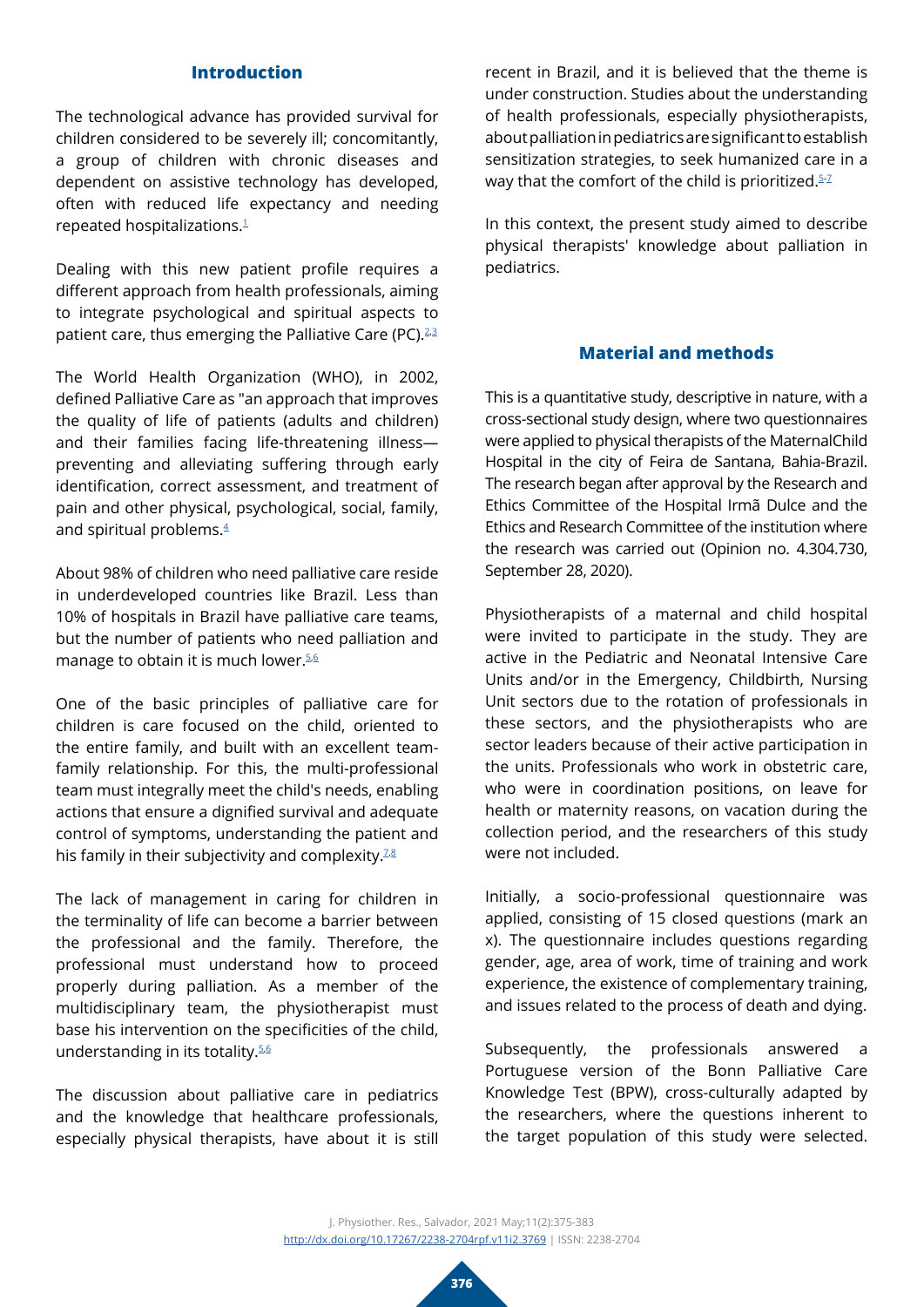The BPW is a self-applicable, anonymous test with an estimated response time of 10 minutes. In this study, the BPW contained 15 questions for the analysis of general knowledge about palliative care and the process of death and dying.

The scale contained in the questionnaire is of the Likert type, in which the respondents marked the validity of the items following the terms "correct," "fairly correct," "not very correct," or "incorrect," as in the rating description below.

Each statement of the knowledge analysis topics has two expected answers: "correct" and "reasonably correct" or "slightly correct" and "incorrect." Thus, questions 1,3,4,5,6,8,10,12,13,14, were considered correctly answered when only one alternative was marked as "slightly correct" or "incorrect", while items 2,7,9,11,15, the expected answers were "correct" or "reasonably correct".[9](#page-8-1)

The questionnaire items with the most discrepant frequency of answers will be analyzed individually, where the answers will be divided into correct and wrong ones, according to the referential of the questionnaire, being the same quantified and exposed graphically.

Categorical variables were presented as frequency counts and numerical percentages. The analyses were performed in IBM SPSS Statistics Version 26.

### **Results**

The sample consisted of 44 physical therapists, of both genders, ranging in age from 20-50 years Table 1.

| <b>Sex</b>                    | n(%)     |
|-------------------------------|----------|
| Female                        | 35(79,5) |
| Male                          | 9(20,5)  |
| Age                           |          |
| $20-30$ years old             | 17(38,6) |
| 31-40 years old               | 24(54,5) |
| 41-50 years old               | 3(6,8)   |
| Prepared by the authors, 2021 |          |

**Table 1.** Social profile of physical therapists working in neonatology and pediatrics-2020

Source: Field research, 2020

In the socio-professional questionnaire, the participants answered how long they had been a graduate, how long they have worked in Neonatology/Pediatrics, and answered "yes" or "no" to questions about taking courses on palliative care and whether they believed that the content they learned during college was sufficient to deal with a terminally ill patient.

Regarding professional occupation, 61.4% of the physical therapists have been working for 1 to 5 years Table 2. Regarding the time of work in Neonatology and Pediatrics, 56.8% have from 1 to 5 years Table 2.

When approaching information on terminal patient care during graduation, 93.2% answered that they had not had any information on terminal patient care. Regarding complementary training on palliative care, 65.9% never had such training after graduation Table 2.

> J. Physiother. Res., Salvador, 2021 May;11(2):375-383 <http://dx.doi.org/10.17267/2238-2704rpf.v11i2.3769> | ISSN: 2238-2704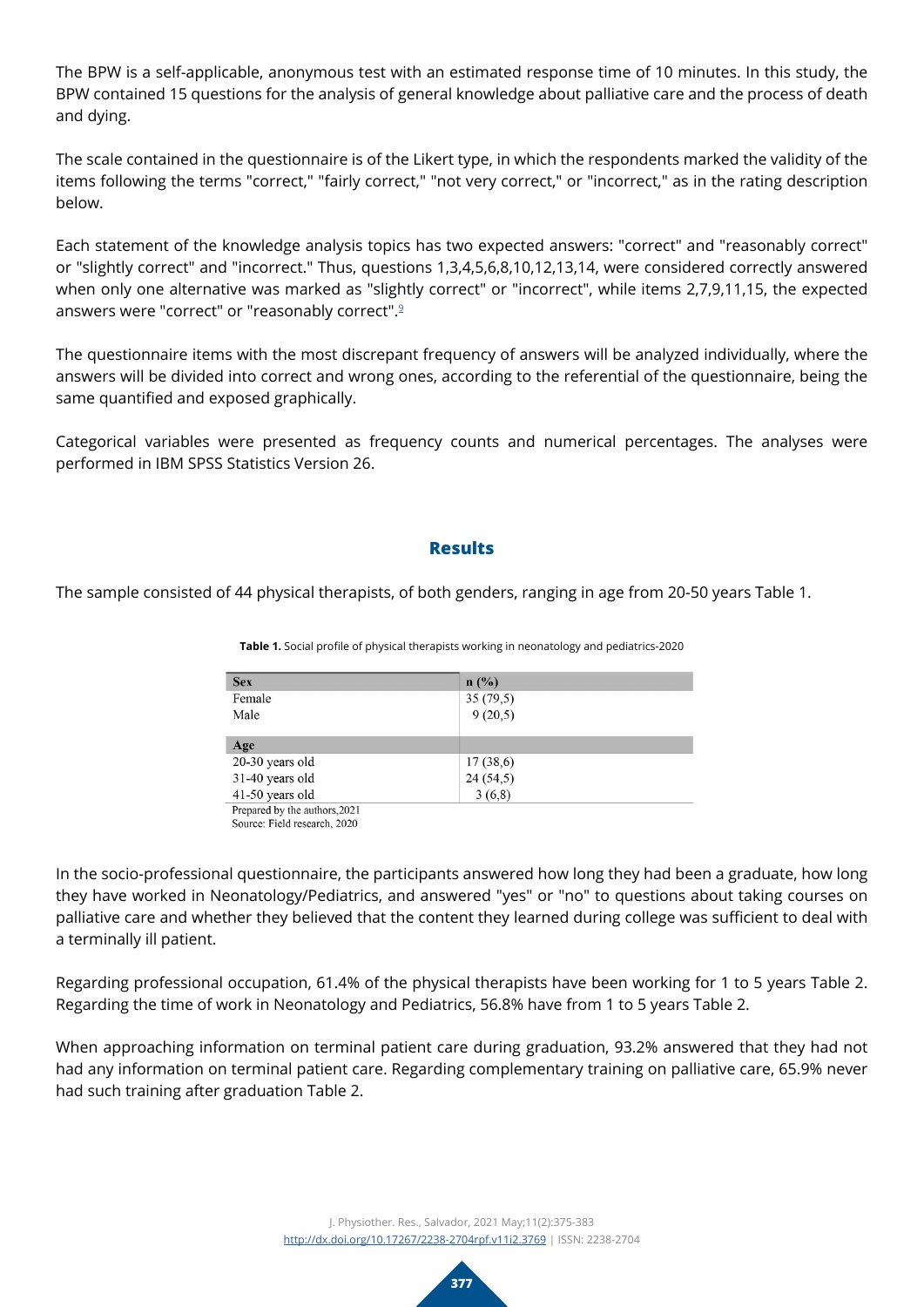**Table 2.** Professional profile of physical therapists working in neonatology and pediatrics-2020

| <b>Training Time</b>                          | N(%)      |
|-----------------------------------------------|-----------|
| $\leq$ 1 year                                 | 1(2,3)    |
| $1-5$ years                                   | 27(61,4)  |
| 6-10 years old                                | 3(6,8)    |
| $11-15$ years old                             | 2(4,5)    |
| 16-20 years old                               | 11(25)    |
| Time of performance in the area               |           |
| $\leq 1$ year                                 | 1(2,3)    |
| $1-5$ years                                   | 25(56,8)  |
| 6-10 years old                                | 2(4,5)    |
| $11-15$ years old                             | 11(29,5)  |
| Information on terminal patient care          |           |
| during graduation                             |           |
| Yes                                           | 3(6,8)    |
| No                                            | 41 (93,2) |
| Has taken a course in palliative care         |           |
| Yes                                           | 15(34,1)  |
| No                                            | 29(65,9)  |
| Deparated $\frac{1}{2}$ is the outhous $2021$ |           |

Prepared by the authors, 2021<br>Source: Field research, 2020

The analysis of the overall performance in the BPW considered all the questionnaires where the participants, answered only one option in each answer. All participants answered the questionnaire correctly, totaling 44 questionnaires. The answers obtained are explained in the table below.

The results of the knowledge assessment using the Bonn Palliative Care Knowledge Test are shown in Table 3.

| 1. The PCs should never be combined with                                   | N(%)      |  |  |
|----------------------------------------------------------------------------|-----------|--|--|
| curative treatments                                                        |           |  |  |
| Correct                                                                    | 7(15,9)   |  |  |
| <b>Reasonably Correct</b>                                                  | 11(25,0)  |  |  |
| Correct Slightly                                                           | 8(18,2)   |  |  |
| Incorrect                                                                  | 18 (40,9) |  |  |
| 2. Non-pharmacological asterapies<br>(for example)<br>$\ddot{\phantom{1}}$ |           |  |  |
| physiotherapy) are important in pain management                            |           |  |  |
| Correct                                                                    | 40(90,5)  |  |  |
| <b>Reasonably Correct</b>                                                  | 3(6,8)    |  |  |
| Correct Slightly                                                           | 1(2,3)    |  |  |
|                                                                            |           |  |  |
| 3. for family members it is always important to remain                     |           |  |  |
| with the person in the last hours of life until death                      |           |  |  |
| occurs                                                                     |           |  |  |
| Correct                                                                    | 33 (75,0) |  |  |
| <b>Reasonably Correct</b>                                                  | 10(22,7)  |  |  |
| Correct Slightly                                                           | 1(2,3)    |  |  |
|                                                                            |           |  |  |
| 4. PCs require constant emotional closeness                                |           |  |  |
|                                                                            |           |  |  |
| Correct                                                                    | 32(72,7)  |  |  |
| <b>Reasonably Correct</b>                                                  | 10(22,7)  |  |  |
| Correct Slightly                                                           | 1(2,3)    |  |  |
| Incorrect                                                                  | 1(2,3)    |  |  |
| 5. With advancing age, people have learned to deal                         |           |  |  |
| with pain independently, as a result                                       |           |  |  |
| from various experiences                                                   |           |  |  |
| Correct                                                                    | 5(11,4)   |  |  |
| <b>Reasonably Correct</b>                                                  | 16(36,4)  |  |  |
| Correct Slightly                                                           | 10(22,7)  |  |  |
| Incorrect                                                                  | 13(29,5)  |  |  |

**Table 3.** Analysis of the items of the knowledge section of the adapted BPW-2020 questionnaire (to be continued)

J. Physiother. Res., Salvador, 2021 May;11(2):375-383 <http://dx.doi.org/10.17267/2238-2704rpf.v11i2.3769> | ISSN: 2238-2704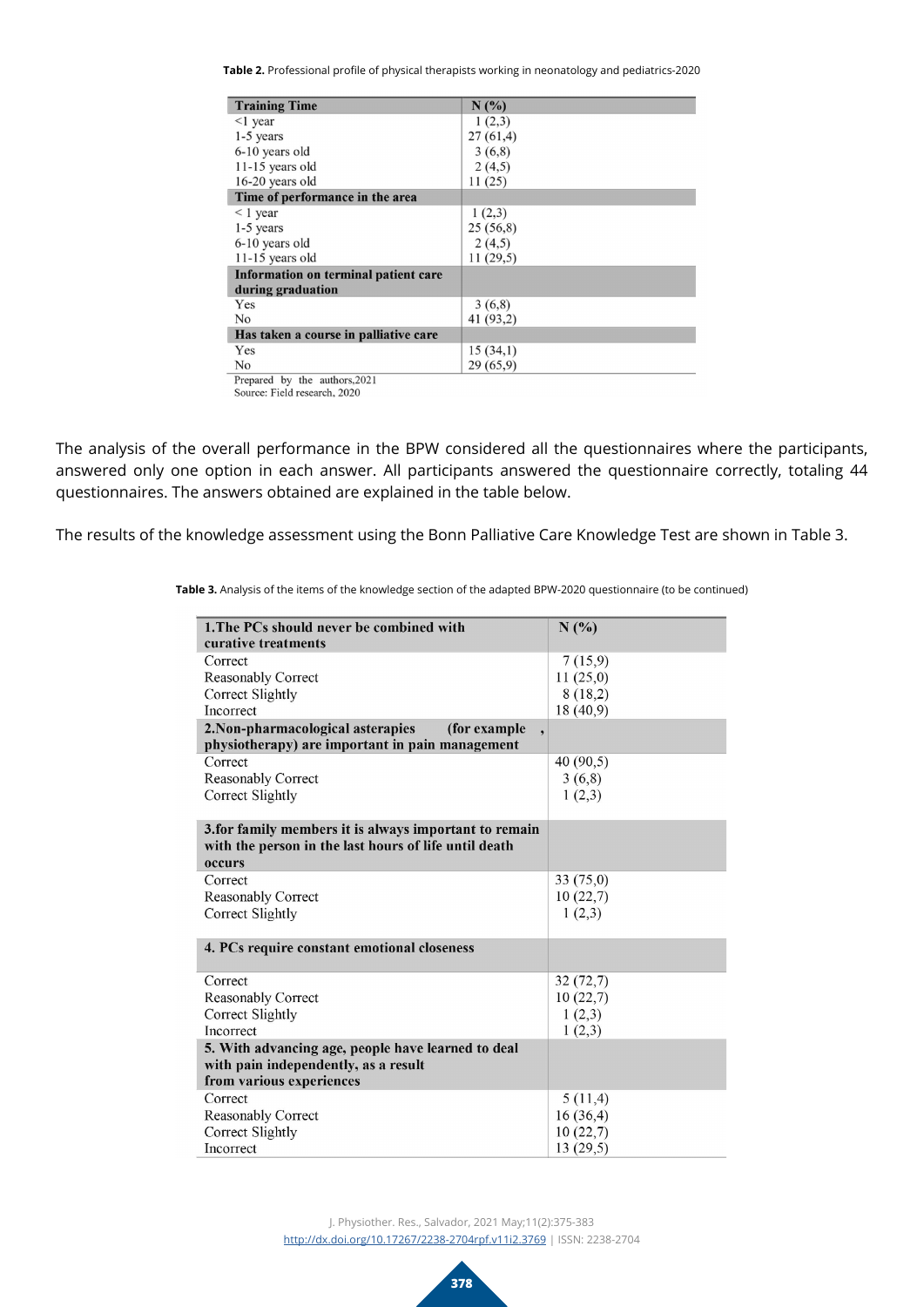| 6. The philosophy of the PCs is that they should not be                                 |                     |  |  |
|-----------------------------------------------------------------------------------------|---------------------|--|--|
| any interventions designed to<br>to prolong life                                        |                     |  |  |
| Correct                                                                                 | 18(40,9)            |  |  |
| Reasonably correct                                                                      | 14(31,8)            |  |  |
| Correct Slightly<br>Incorrect                                                           | 3(6,8)<br>9(20,5)   |  |  |
| 7. Pain threshold is lowered by anxiety or fatigue                                      |                     |  |  |
| Correct                                                                                 | 7(15,9)             |  |  |
| Reasonably Correct<br>Correct Slightly                                                  | 2(4,5)<br>14(31,8)  |  |  |
| Incorrect                                                                               | 21 (47,8)           |  |  |
| 8 People with life-threatening diseases should                                          |                     |  |  |
| always be informed of the truth, so that they can<br>prepare their dying process        |                     |  |  |
| Correct                                                                                 | 34(77,3)            |  |  |
| Reasonably Correct                                                                      | 10(22,7)            |  |  |
|                                                                                         |                     |  |  |
| 9 Team members do not have to be believers to                                           |                     |  |  |
| provide spiritual care to the person at the end of life.                                |                     |  |  |
| Correct                                                                                 | 26(59,1)            |  |  |
| Reasonably Correct                                                                      | 11(25)              |  |  |
| Correct Slightly<br>Incorrect                                                           | 3(6,8)<br>4(9,1)    |  |  |
| 10. The person who receives PC must accept death                                        |                     |  |  |
| Correct                                                                                 | 2(4,5)              |  |  |
| Reasonably Correct                                                                      | 14(31,8)            |  |  |
| Correct Slightly                                                                        | 15(34,1)            |  |  |
| Incorrect<br>11. Communication skills can be learned                                    | 13(29,5)            |  |  |
|                                                                                         |                     |  |  |
| Correct                                                                                 | 35(79,5)            |  |  |
| <b>Reasonably Correct</b>                                                               | 9(20,5)             |  |  |
|                                                                                         |                     |  |  |
| 12. Other patients should not be informed about the<br>person's death to avoid disquiet |                     |  |  |
| Correct                                                                                 | 8 (18,2)            |  |  |
| Reasonably Correct                                                                      | 20(45,5)            |  |  |
| Correct Slightly<br>Incorrect                                                           | 11(25,0)<br>5(11,4) |  |  |
| 13. Medical treatment always has priority in                                            |                     |  |  |
| $\bf CP$                                                                                |                     |  |  |
| Correct                                                                                 | 13(29,5)            |  |  |
| Reasonably Correct                                                                      | 14(31,8)<br>6(13,6) |  |  |
| <b>Correct Slightly</b><br>Incorrect                                                    | 11(25)              |  |  |
| 14. When a person dies, the visible rituals and                                         |                     |  |  |
| farewell ceremonies should be avoided so as not to                                      |                     |  |  |
| cause disquiet<br>Correct                                                               | 3(6,8)              |  |  |
| Reasonably Correct                                                                      | 5(11,4)             |  |  |
| Correct Slightly                                                                        | 7(15,9)             |  |  |
| Incorrect                                                                               | 29(65,9)            |  |  |
| 15. The final phase refers to the last 3 days of life                                   |                     |  |  |
| Correct<br>Reasonably Correct                                                           | 4(9,1)<br>8(18,2)   |  |  |
| Correct Slightly                                                                        | 11(25,0)            |  |  |
| Incorrect                                                                               | 21 (47,7)           |  |  |

Prepared by the authors, 2021<br>Source: Field research, 2020

J. Physiother. Res., Salvador, 2021 May;11(2):375-383 <http://dx.doi.org/10.17267/2238-2704rpf.v11i2.3769> | ISSN: 2238-2704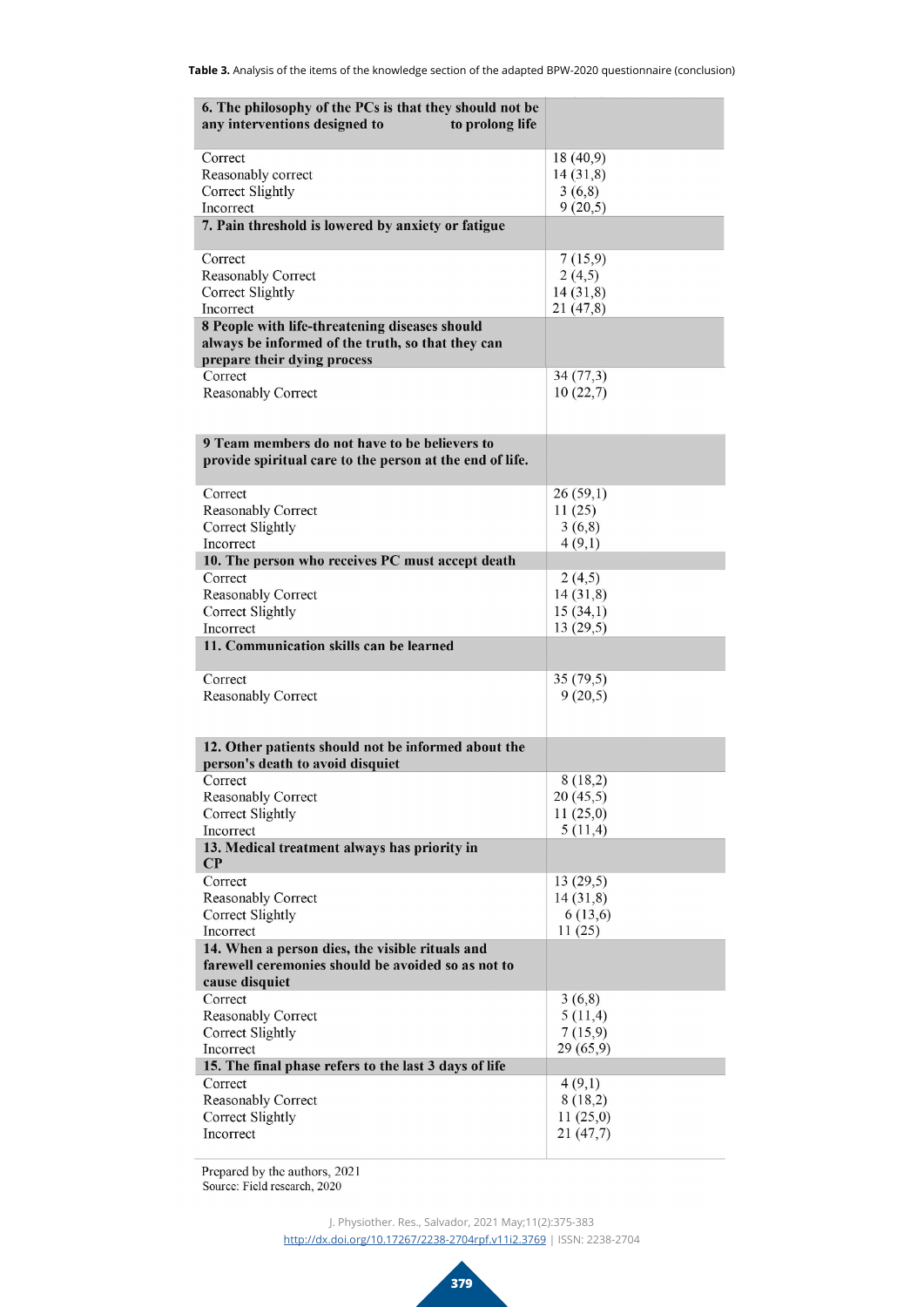After the general evaluation, the questionnaire items were analyzed individually, measuring the number of correct and wrong answers.

Questions 6 and 13 represented the items that obtained the greatest discrepancy in the answers, with the most repeated wrong answers (Figure 1 and Figure 2). Of the participants, 72.7% believe that the philosophy of palliative care does not prioritize interventions aimed at prolonging the life of patients in palliative care Figure 1.



Figure 1. Percentage of right and wrong answers to the statement: "The philosophy of PC is that no interventions should be performed to prolong life

Regarding the item that reports that medical treatment always has priority in palliative care 61.3% answered incorrectly Figure 2.



**Figure 2.** Percentage of right and wrong answers to the statement: Medical treatment always has priority in PC

Prepared by the authors, 2021 Source: Field research, 2020

Source: Field research, 2020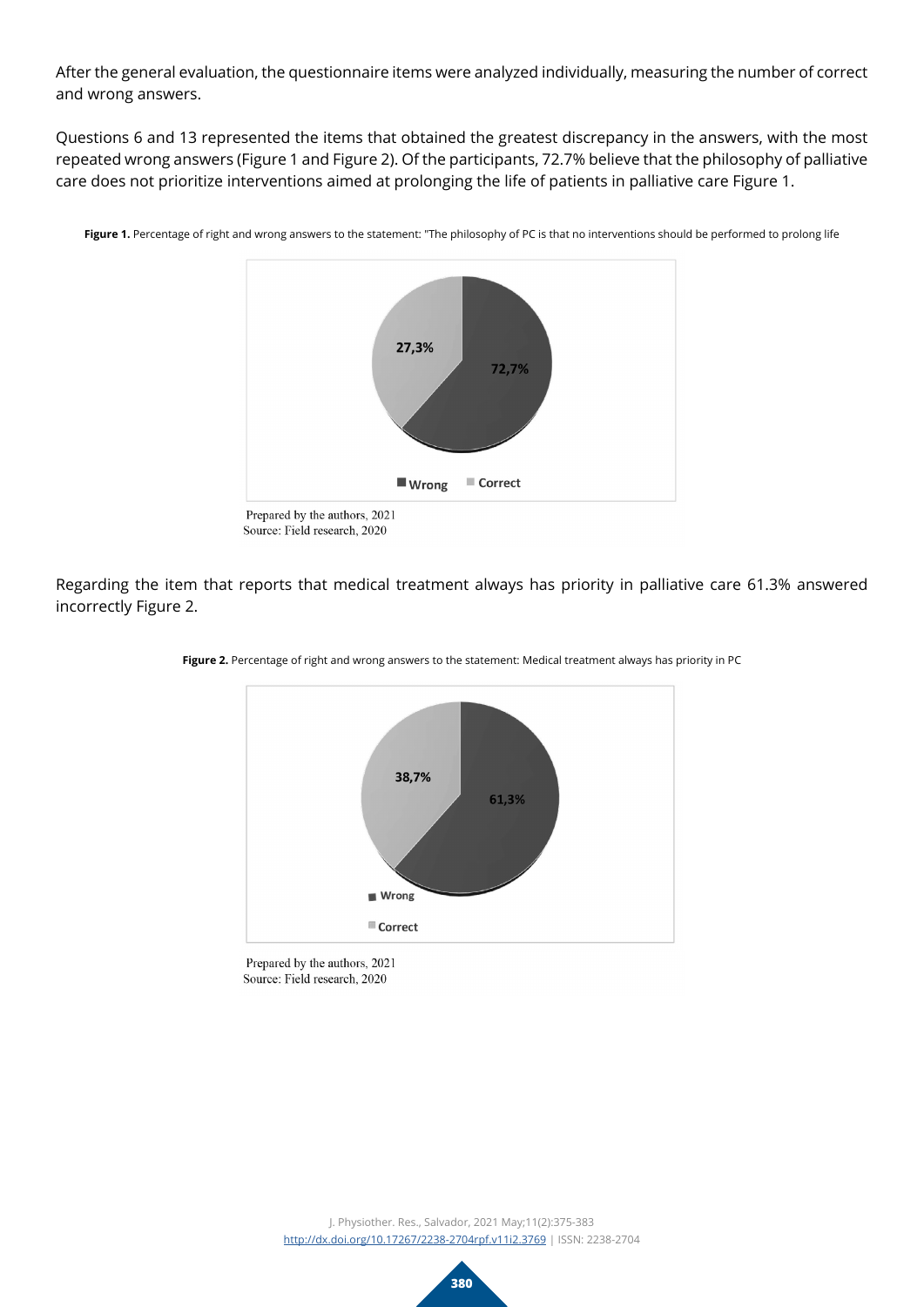# **Discussion**

The lack of knowledge of professionals is an important factor for patients not to have access to palliative measures; studies and debates on the theme are important for the technical and scientific updating of professionals. Research carried out in other countries exposed a deficit in the formation of health professionals regarding palliative care.[10](#page-8-2) About 93.2% of the participants in this study reported that they did not obtain information on terminal patient care during their graduation.

Analogous to the objective of this study, Oliveira, Teixeira, Tavares used the BPW to verify the level of knowledge of professionals within an ICU (Intensive Care Center), exposing at the end of the research that the reflection of the low offer of courses in the area of PC during graduation, reflects within the ICU studied where only 22% of participants had specific training in PC 12, similar to the result of this research where 34.1% of physical therapists reported having some course in PC.

Physiotherapy still has its training based on the biomedical model, which predicts the separation between body and mind and the non-existence of the importance of spirituality in the healthdisease process. With its rehabilitative focus, the curriculum still centralizes its disciplines in the search for rehabilitation of diseases that restrict human locomotion<sup>[11](#page-8-3)</sup>

The creation of optional courses is an option to overcome this delay. However, it is still necessary to awaken undergraduates' interest in the subject because it can be taken into their professional lives. About 65.9% of the professionals have never taken a course on palliative care, consolidating the previous information. $11$ 

In December 2010, the Ministry of Health, through Ordinance No. 4279, established palliative care in its healthcare guidelines. The misinformation about the principles that guide this type of assistance is evident<sup>13</sup>

However, PC should be initiated from the diagnosis and curative measures and should be used as long as it provides quality of life to patients, according to the WHO principles. In this way, patients receive PC

at different moments in the evolution of the disease, not depriving them of medical treatment associated with an approach that includes spirituality among the dimensions of the human being. [5](#page-7-4)[,6,](#page-7-5)[15,](#page-8-5)[16](#page-8-6)

In this study, the BPW items stating that "PC should never be combined with curative treatments" and that "The PC philosophy is that no interventions should be performed to prolong life" were judged correct by 15.9 and 40.9 respectively participants.

One of the principles of PC is the integrality of care, helping the patient and his family to face and relieve physical and psychological symptoms.<sup>6,2</sup> Pain is considered one of the most disabling symptoms in children; item 2 of the BPW refers to nonpharmacological therapies as important in pain management. In the cross-cultural adaptation of the BPW performed by Minosso, Martins, Oliveira<sup>9</sup>, 80% of the professionals and students who participated in the survey answered this item correctly.

The PC manual states that the success of pain management treatment must be elaborated by the interdisciplinary team where physical therapy must act through techniques and exercises seeking the child's comfort.<sup>5,[6](#page-7-5)</sup>

Still, in integral care, the spiritual dimension is of great importance for the patients and their families. When dealing with suffering and pain, the spiritual approach has a positive effect when facing life's challenges, promoting well-being. $17$  The ANCP manual states that team members do not have to be believers to approach the patient from the perspective of spirituality, which is invariably confused and overlapping with the religious issue.<sup>[5](#page-7-4)[,6](#page-7-5)</sup>

Spirituality is an aspect of transcendence of the meaning of life allied or not to religion, 59.1% of the participants of this study considered correct the item referring to religiosity and spiritual care provided by team members. For 66.7% of students and 80% of professionals participating in Minosso, Martins, Oliveira's work, the item cited above is considered correct[.9](#page-8-1)

Spineli transcribed that for nurses working in PHC (Primary Health Care), spirituality is related to faith and religiosity being an approach to the spiritual dimension and existence[.18](#page-8-8)

J. Physiother. Res., Salvador, 2021 May;11(2):375-383 <http://dx.doi.org/10.17267/2238-2704rpf.v11i2.3769> | ISSN: 2238-2704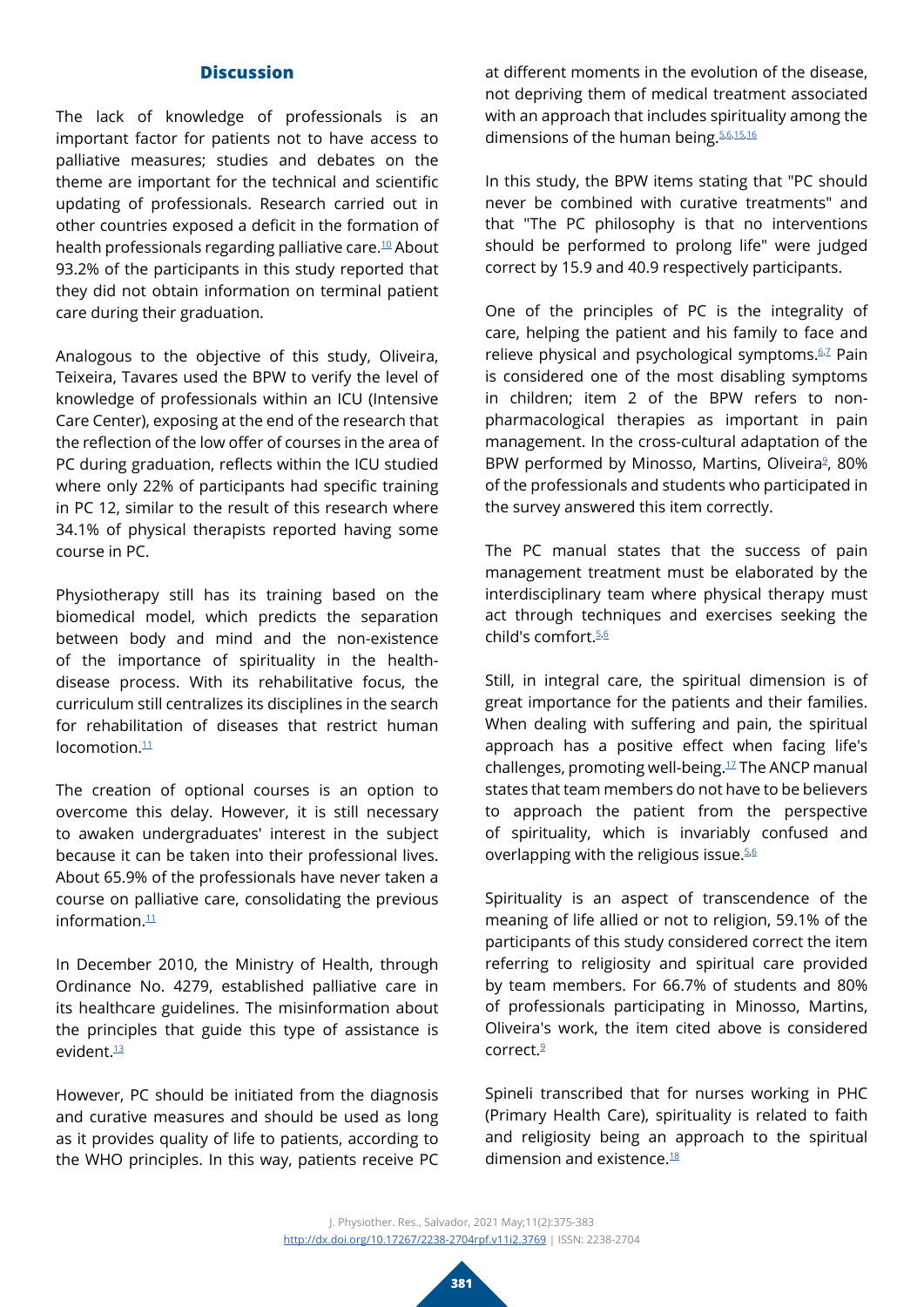The construction of the bond between the team and the patient occurs through effective communication. Proper communication enables the exchange and understanding of ideas, thoughts, and purposes[.19](#page-8-9)

In order to speak and actively listen to patients and families, interpersonal communication strategies can and should be learned20.In this study, item 11, related to learning to communicate, presented 100% correct answers. In the research of Pfister et al., 2013, this item was answered 76.2% by the participants and 100% right by the experts.<sup>[22](#page-8-10)</sup>

Spinelli exposed that the participants of his research stated that in the palliative approach, communication is related mainly to the need for information for patients and families, and the communication of news is considered a critical point. This item showed the highest percentage of correct answers, 96.9%, which shows that according to the professionals, communication in PC can be learned.[18](#page-8-8) In this sense, communication is one of the pillars for effective care, allowing the team to direct their care cohesively with care directed to the patient's individuality, family interaction, clear and objective team, which implies better care.

Therefore, there is a need for more publications and debates on the subject. The BPW translated and adapted to Portuguese enables the knowledge of the main deficits, enabling sensitization measures and continued education for the analyzed team.

The results of this study may have limitations related to the application of the questionnaire since it is a self-administered questionnaire and was answered during the participants' working hours, which may limit the attention and time devoted to its completion.

# **Conclusion**

The present study corroborates the reality that the understanding about palliative care is still superficial, and most educational institutions are training professionals lacking knowledge about the premises of Palliative Care.

#### **Authors 'contributions**

Oliveira JLR and Purificação R Rodrigues, and Barreto LA participated in elaborating the study design, data collection, analysis, and interpretation of the results and writing of the manuscript.

#### **Competing interests**

No financial, legal or political competing interests with third parties (government, commercial, private foundation, etc.) were disclosed for any aspect of the submitted work (including but not limited to grants, data monitoring board, study design, manuscript preparation, statistical analysis, etc.).

#### **References**

<span id="page-7-0"></span>1. Ministério da Saúde (Brazil), Instituto Nacional de Câncer José Alencar Gomes da Silva, Instituo Ronald Macdonald. Diagnóstico Precoce do Câncer na Criança e no Adolescente [Internet]. 2ª. ed. Rio de Janeiro: INCA; 2013. Available from: [http://bvsms.saude.](http://bvsms.saude.gov.br/bvs/publicacoes/diagnostico_precoce_cancer_crianca_2ed.pdf) [gov.br/bvs/publicacoes/diagnostico\\_precoce\\_cancer\\_crianca\\_2ed.](http://bvsms.saude.gov.br/bvs/publicacoes/diagnostico_precoce_cancer_crianca_2ed.pdf) [pdf](http://bvsms.saude.gov.br/bvs/publicacoes/diagnostico_precoce_cancer_crianca_2ed.pdf)

<span id="page-7-1"></span>2. Piva P, Garcia P, Lago P. Dilemmas and difficulties involving end-of-life decisions and palliative care in children. Rev. bras. ter. intensiva. 2011;23(1):78-86. [https://doi.org/10.1590/S0103-](https://doi.org/10.1590/S0103-507X2011000100013) [507X2011000100013](https://doi.org/10.1590/S0103-507X2011000100013)

<span id="page-7-2"></span>3. Melo A. Os Cuidados Paliativos no Brasil. In: Pessini L, Bertachini L, organizers. Humanização e Cuidados Paliativos. São Paulo: Edições Loyola; 2011.

<span id="page-7-3"></span>4. World Health Organization. Cancer Pain Relief and Palliative Care in Children [Internet]. Geneva: WHO; 1998. Available from: <http://whqlibdoc.who.int/publications/9241545127.pdf>

<span id="page-7-4"></span>5. Academia Nacional de Cuidados Paliativos. Manual de Cuidados Paliativos ANCP [Internet]. 2ª. ed. São Paulo: ANCP; 2012. Available from: [http://biblioteca.cofen.gov.br/wp-content/](http://biblioteca.cofen.gov.br/wp-content/uploads/2017/05/Manual-de-cuidados-paliativos-ANCP.pdf) [uploads/2017/05/Manual-de-cuidados-paliativos-ANCP.pdf](http://biblioteca.cofen.gov.br/wp-content/uploads/2017/05/Manual-de-cuidados-paliativos-ANCP.pdf)

<span id="page-7-5"></span>6. Academia Nacional de Cuidados Paliativos (ANCP). Análise Situacional e Recomendações para Estruturação de Programas de Cuidados Paliativos no Brasil. São Paulo: Academia Nacional de Cuidados Paliativos; 2018.

<span id="page-7-6"></span>7. Bispo Júnior JP. Physiotherapy and collective health: challenges and new professional responsibilities. Ciênc. saúde coletiva. 2010;15(suppl 1):1627-36. [https://doi.org/10.1590/S1413-](https://doi.org/10.1590/S1413-81232010000700074) [81232010000700074](https://doi.org/10.1590/S1413-81232010000700074)

J. Physiother. Res., Salvador, 2021 May;11(2):375-383 <http://dx.doi.org/10.17267/2238-2704rpf.v11i2.3769> | ISSN: 2238-2704